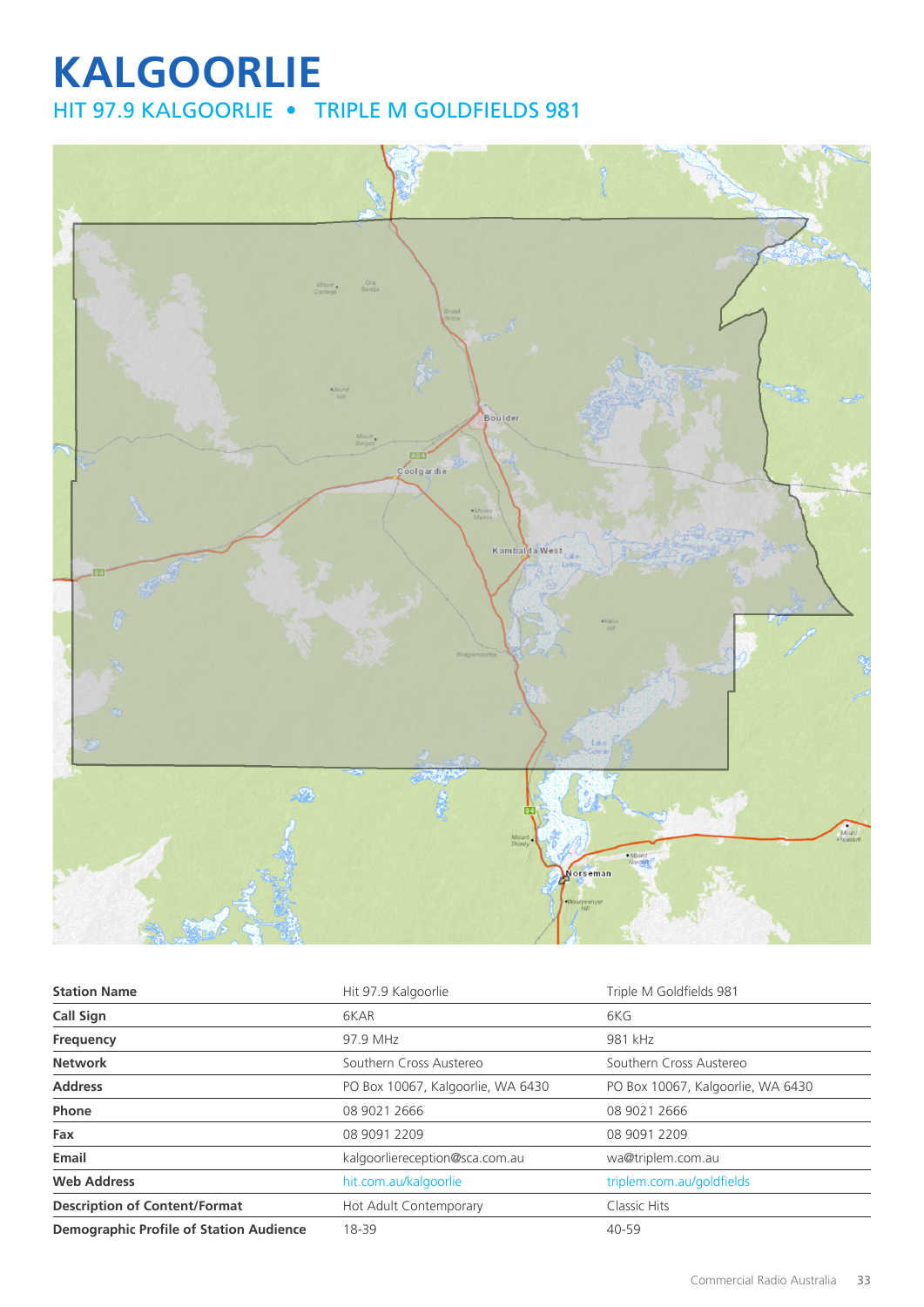# **KALGOORLIE**

Kalgoorlie is a mining town located 600 kilometres east of Perth and 400 kilometres inland from the south coast on the Trans Australian Railway in the dry Eastern Goldfields region of Western Australia. Although Kalgoorlie's fortune is largely dependent on the price of gold, nickel mining is also big business in the region as are the huge pastoral properties that stretch out into the Nullarbor Plain. As the regional centre for the Eastern Goldfields, it services Kambalda, Coolgardie, Norseman, Menzies, Leonora, Laverton and the many mine sites and isolated mining camps in the region.

In comparison to the 2011 census, the population of the radio licence area of Kalgoorlie has decreased by 6.16% to 34,685. Like many mining towns Kalgoorlie has a young population, with over two thirds of the population aged less than 40 years. The birthplace for over 76% of the population was Oceania including Australian, New Zealander, Indigenous and Islander persons.

6,634 people (19%) were attending an educational institution in 2016, with 50% of these in infants or primary, 31% attending a secondary educational institution, 9% attending university or another tertiary institution and 10% attending TAFE. 11,426 people (33%) already have a tertiary qualification; of these, 27% have a degree and 73% have a certificate, diploma or another tertiary qualification.

Of the total dwellings (11,436) in Kalgoorlie, 19% are owned outright and 41% are mortgaged. Private rental properties represent 31% of total dwellings.11% of the total households in Kalgoorlie have a household income range between \$21,000 – \$41,999pa, 15% between \$42,000 – \$77,999pa and 12% between \$78,000 – \$103,999pa.

#### **AGRICULTURE**

The major focus in Kalgoorlie is mining, its associated support industries and the pastoral industry. It is a bustling, vibrant city, a centre of exploration and mining, and home to professionals, well paid miners and contractors.

There are a number of large pastoral properties around Kalgoorlie that produce wool. The stations in the area support over 5 thousand sheep and lambs and over 6 thousand beef cattle.

#### EMPLOYMENT

The majority (67%) of the labour force of 18,115 is employed full time. Over 27% of the workforce is employed in the mining industry. In addition to gold, nickel mining is also important in the region, with the Kalgoorlie nickel smelter processing ore from around the area.

The main industries of employment are:

- Mining;
- Wholesale Trade/Retail Trade/Accommodation and Food Services; and
- Education and Training/Health Care and Social Assistance.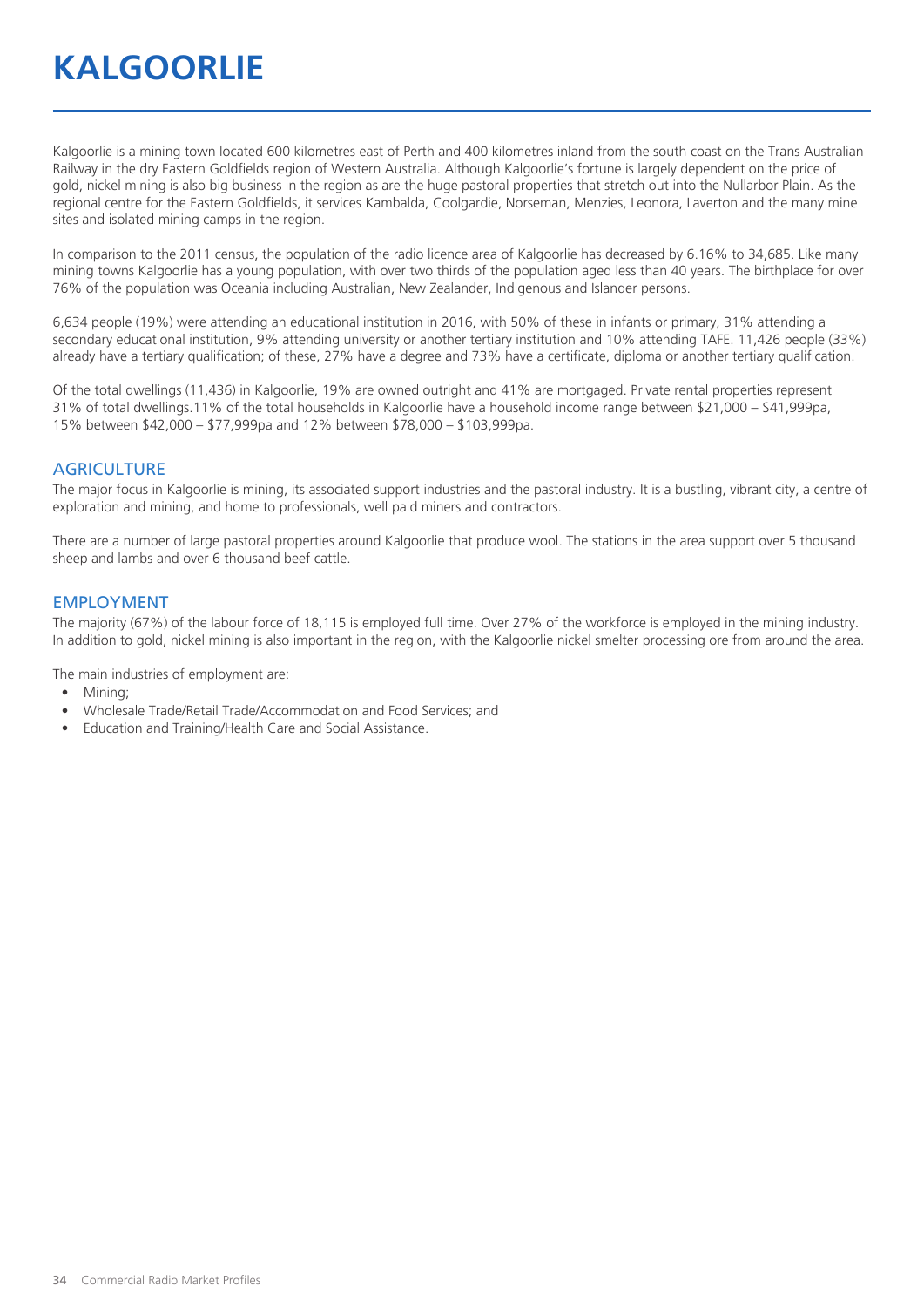# **KALGOORLIE**

# AGE COHORTS

| Age                          | Male   | Female | Total    | <b>Market</b><br>population |
|------------------------------|--------|--------|----------|-----------------------------|
| $10 + \gamma$ ears           | 15,433 | 13,670 | 29,103   | 83.91%                      |
| 0-9 years                    | 2,825  | 2,757  | 5,582    | 16.09%                      |
| $10-17$ years                | 1,753  | 1,756  | 3,509    | 10.12%                      |
| 18-24 years                  | 1,556  | 1,414  | 2,970    | 8.56%                       |
| 25-39 years                  | 4,503  | 4,229  | 8,732    | 25.18%                      |
| 40-54 years                  | 4,199  | 3,520  | 7,719    | 22.25%                      |
| 55-64 years                  | 2,112  | 1,671  | 3,783    | 10.91%                      |
| 65-74 years                  | 1,010  | 687    | 1,697    | 4.89%                       |
| 75+ years                    | 300    | 393    | 693      | 2.00%                       |
| Total 2011 population        | 19,616 | 17,347 | 36,963   |                             |
| <b>Total 2016 population</b> | 18,258 | 16,427 | 34,685   | 100%                        |
| % change 2011-2016           |        |        | $-6.16%$ |                             |

### LABOUR FORCE

| <b>Employment classification</b> | Total  | Labour force |
|----------------------------------|--------|--------------|
| Full-time employed               | 12,164 | 67.15%       |
| Part-time employed               | 3,755  | 20.73%       |
| Not stated employed              | 1.074  | 5.93%        |
| Unemployed                       | 1,122  | 6.19%        |
| <b>Total labour force</b>        | 18.115 | 100%         |

## HOUSEHOLD INCOME

| Income range (pa)       | <b>Total</b> | Occupied<br>dwellings |
|-------------------------|--------------|-----------------------|
| $$0 - $7,749$           | 155          | 1.36%                 |
| $$7,750 - $20,999$      | 423          | 3.72%                 |
| $$21,000 - $41,999$     | 1,179        | 10.36%                |
| $$42,000 - $77,999$     | 1,683        | 14.78%                |
| $$78,000 - $103,999$    | 1,408        | 12.37%                |
| $$104,000 - $129,999$   | 1,635        | 14.36%                |
| $$130,000 - $155,999$   | 931          | 8.18%                 |
| $$160,000 - $181,999$   | 776          | 6.82%                 |
| $$182,000 - $207,999$   | 771          | 6.77%                 |
| $$208,000+$             | 1,052        | 9.24%                 |
| Not stated              | 1,372        | 12.05%                |
| <b>Total households</b> | 11,385       | 100%                  |

## FAMILY STRUCTURE

| <b>Type of family</b>         | <b>Total</b> | <b>Total families</b> |
|-------------------------------|--------------|-----------------------|
| Couple families - Children    | 4,055        | 49.31%                |
| Couple families - No children | 2.915        | 35.45%                |
| Single parents                | 1.159        | 14.09%                |
| Other families                | 95           | 1.16%                 |
| <b>Total families</b>         | 8.224        | 100%                  |

# **OCCUPATION**

| <b>Employment classification</b>                                     | <b>Total</b> | <b>Occupations</b> |
|----------------------------------------------------------------------|--------------|--------------------|
| Managers/Professionals                                               | 3,804        | 22.4%              |
| Technicians & trade workers/<br>Community & personal service workers | 5,168        | 30.43%             |
| Clerical & administrative workers                                    | 1,766        | 10.4%              |
| Sales workers                                                        | 1,251        | 7.37%              |
| Machinery operators & drivers/Labourers                              | 4,675        | 27.53%             |
| Not stated                                                           | 320          | 1.88%              |
| <b>Total</b>                                                         | 16,984       | 100%               |

### INDUSTRY

| Industry                                                                                                      | Total  | Workforce |
|---------------------------------------------------------------------------------------------------------------|--------|-----------|
| Agriculture, forestry & fishing                                                                               | 129    | 0.76%     |
| Mining                                                                                                        | 4,682  | 27.67%    |
| Manufacturing/Electricity, gas, water &<br>waste services/Construction                                        | 1,959  | 11.58%    |
| Wholesale trade/Retail trade/<br>Accommodation & food services                                                | 2,743  | 16.21%    |
| Transport, postal & warehousing/<br>Information, media & communications                                       | 1,001  | 5.92%     |
| Financial & insurance services/<br>Rental hiring & real estate services/<br>Administration & support services | 832    | 492%      |
| Professional scientific & technical services                                                                  | 445    | 263%      |
| Public administration & safety                                                                                | 1,000  | 5.91%     |
| Education & training/Health care &<br>social assistance                                                       | 2.542  | 15.02%    |
| Arts & recreation services                                                                                    | 143    | 0.85%     |
| Other services                                                                                                | 805    | 4.76%     |
| Not stated                                                                                                    | 641    | 3.79%     |
| Total                                                                                                         | 16,922 | 100%      |

#### ANNUAL HOUSEHOLD EXPENDITURE

| <b>Product or service</b>            | $$000's$ (pa) |
|--------------------------------------|---------------|
| Food & non-alcoholic beverages       | 142,688       |
| Alcoholic beverages                  | 18,529        |
| Clothing & footwear                  | 25,046        |
| Household furnishings & equipment    | 36,331        |
| Furniture & floor covering           | 12,379        |
| Household appliances                 | 9,499         |
| Household services & operation       | 25,720        |
| Medical care & health expenses       | 57,729        |
| Motor vehicle purchase               | 18,048        |
| Motor vehicle running costs          | 82,938        |
| Recreation                           | 106,609       |
| Recreational & educational equipment | 25,034        |
| Holidays                             | 47,514        |
| Personal care                        | 17,585        |